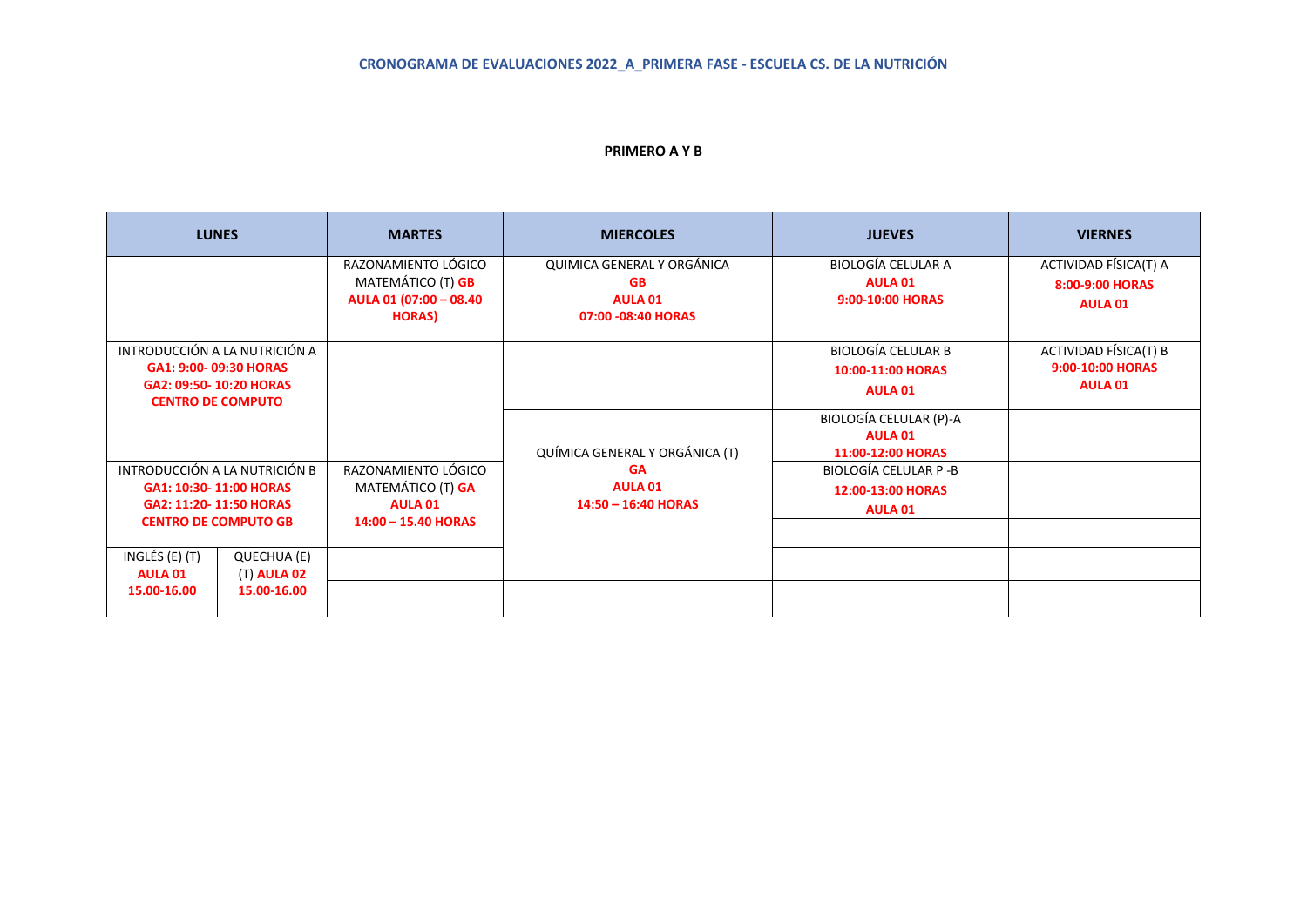# **CRONOGRAMA DE EVALUACIONES 2022\_A\_PRIMERA FASE - ESCUELA CS. DE LA NUTRICIÓN**

| <b>LUNES</b>                                                                                                  | <b>MARTES</b>                                                                                                                                                                                                                 | <b>MIÉRCOLES</b>                                                                                                                                                                                                                                                           |  | <b>JUEVES</b>                                                                                        |                                                                                                          | <b>VIERNES</b>                                                       |                                                                      |
|---------------------------------------------------------------------------------------------------------------|-------------------------------------------------------------------------------------------------------------------------------------------------------------------------------------------------------------------------------|----------------------------------------------------------------------------------------------------------------------------------------------------------------------------------------------------------------------------------------------------------------------------|--|------------------------------------------------------------------------------------------------------|----------------------------------------------------------------------------------------------------------|----------------------------------------------------------------------|----------------------------------------------------------------------|
| FISIOLOGÍA HUMANA (T)<br>Vizcarra Vizcarra, Cristhian<br>Adolfo<br>$09:00 - 10:30$ horas<br>AULA 01           | <b>CIUDADANÍA E</b><br><b>INTERCULTURALIDAD (T) GB</b><br>GB-14:00-14:50<br><b>AULA 02</b>                                                                                                                                    | FISIOLOGÍA HUMANA (T)<br>Ruben Rodriguez- GB<br>$08:00 - 09:30$ horas<br>AULA 01<br>TALLER DE EMPRENDEDURISMO (T)<br>A.LAVALLE GB<br>$10:00 - 11:00$ horas<br><b>AULA 01</b><br>TALLER DE EMPRENDEDURISMO G A (T)<br>Angela Lavalle<br>11:00-12:00 horas<br><b>AULA 02</b> |  | <b>MICROBIOLOGÍA</b><br>APLICADA A LA<br>NUTRICIÓN (T)<br>G A<br>07:00-08:40 horas<br><b>AULA 01</b> | <b>MICROBIOLOGÍA</b><br>APLICADA A LA<br>NUTRICIÓN (T)<br>G <sub>B</sub><br>07:00-08:40 horas<br>AULA 02 | PARASITOLOGÍ<br>$A(T)$ G A<br>07:00-08:40<br>horas<br><b>AULA 02</b> | PARASITOLOGÍ<br>$A(T)$ G B<br>07:00-08:40<br>horas<br><b>AULA 04</b> |
| CIUDADANÍA E<br>INTERCULTURALIDAD (T) GA<br><b>Cespedes C. Miguel Angel</b><br>14:00 - 15:00 Horas<br>AULA 02 | <b>BROMATOLOGÍA Y ANÁLISIS DE</b><br>ALIMENTOS I (P) GB S. MEDINA<br>09:30-11:30 HORAS<br><b>LABORATORIO</b><br><b>BROMATOLOGÍA Y ANÁLISIS DE</b><br>ALIMENTOS I (P) GA1 S. MEDINA<br>11:30-13:30 HORAS<br><b>LABORATORIO</b> | BIODIVERSIDAD ALIMENTARIA (T) S.<br><b>BECERRA G A</b><br>AULA <sub>03</sub><br>14:00 - 15:00 HORAS<br><b>PRIMEROS</b><br><b>PRIMEROS</b><br>AUXILIOS (T) GA<br>AUXILIOS (T) GB<br>$15:00 - 16:00$<br>$15:00 - 16:00$<br><b>HORAS AULA 02</b><br><b>HORAS AULA 03</b>      |  |                                                                                                      |                                                                                                          |                                                                      |                                                                      |
| REQUERIMIENTO NUTRICIONAL<br>(T)<br>F. Barreto G A<br>$16:40 - 18:00$ Horas<br><b>AULA 02</b>                 | <b>BROMATOLOGÍA Y ANÁLISIS DE</b><br>ALIMENTOS I (P) GA1 S. MEDINA<br>13:30-15:30 HORAS<br><b>LABORATORIO</b>                                                                                                                 |                                                                                                                                                                                                                                                                            |  |                                                                                                      |                                                                                                          |                                                                      |                                                                      |
|                                                                                                               | REQUERIMIENTO NUTRICIONAL<br>(T)<br>S. Becerra GB<br>$16:40 - 18:00$ Horas<br><b>AULA 01</b>                                                                                                                                  |                                                                                                                                                                                                                                                                            |  |                                                                                                      |                                                                                                          |                                                                      |                                                                      |

# **SEGUNDO A y B**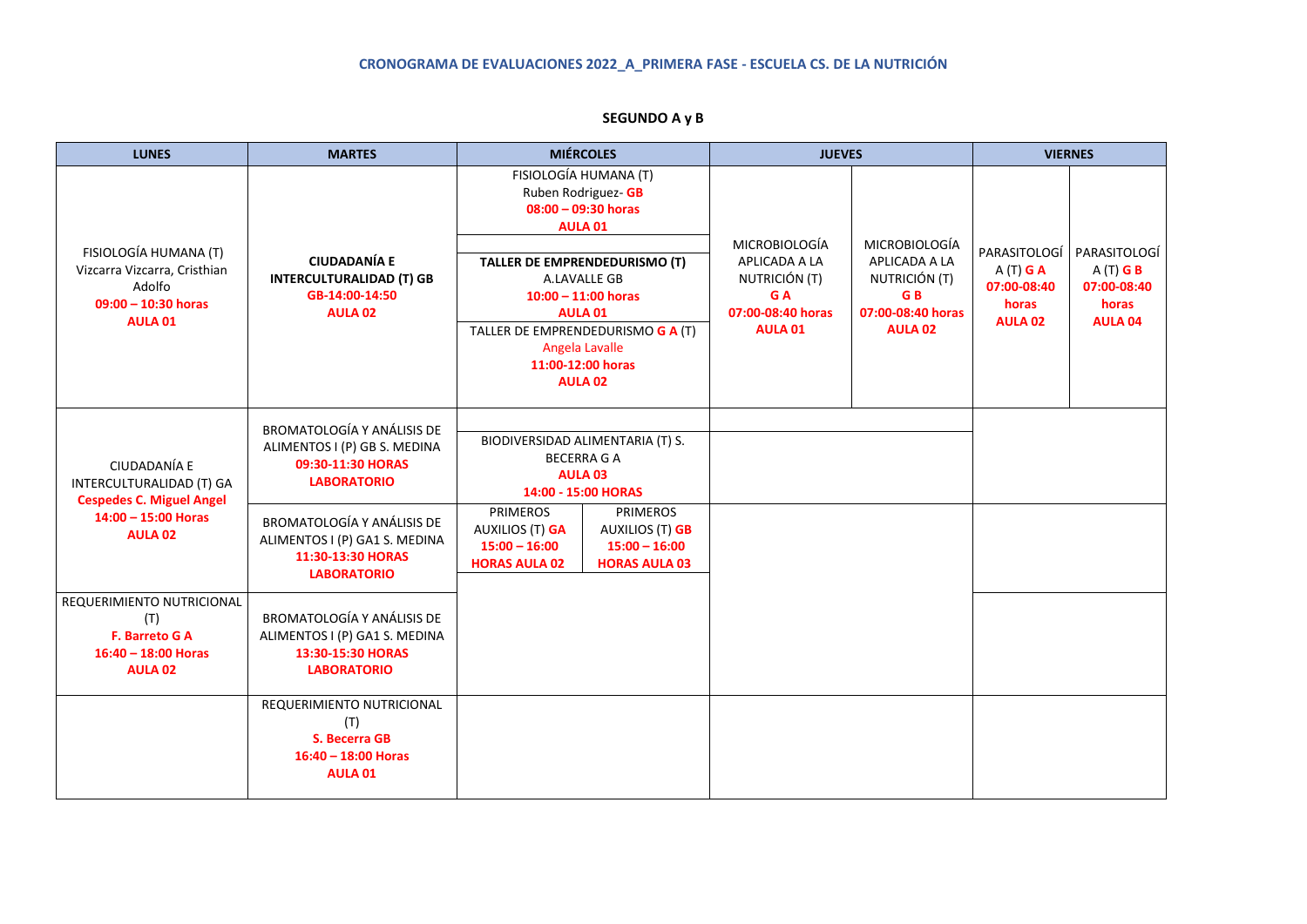# **CRONOGRAMA DE EVALUACIONES 2022\_A\_PRIMERA FASE - ESCUELA CS. DE LA NUTRICIÓN**

| <b>LUNES</b>                                                                                                  | <b>MARTES</b>                 | <b>MIÉRCOLES</b>                                                                                       | <b>JUEVES</b>                                                                                  | <b>VIERNES</b>                                                                         |  |
|---------------------------------------------------------------------------------------------------------------|-------------------------------|--------------------------------------------------------------------------------------------------------|------------------------------------------------------------------------------------------------|----------------------------------------------------------------------------------------|--|
| TÉCNICAS DE SELECCIÓN DE ALIMENTOS<br>(T) C. RODRIGUEZ<br>(GA)<br>$08:00 - 09:00$ horas<br>AULA <sub>03</sub> |                               | FISIOPATOLOGÍA DE LA NUTRICIÓN II<br>(P) G4 N. MIRANDA<br>(GA)<br>07:00 -08:00 HORAS<br><b>AULA 03</b> | LEGISLACIÓN ALIMENTARIA (T)<br>Paul Castro Benavente<br>GA 07:00-08:00 HORAS<br><b>AULA 05</b> | ÉTICA GENERAL Y PROFESIONAL<br>$(\mathsf{T})$<br>07:00 - 07:50 horas<br><b>AULA 03</b> |  |
| EVALUACIÓN DEL ESTADO NUTRICIONAL                                                                             |                               |                                                                                                        |                                                                                                |                                                                                        |  |
| (P) V. LANDEO G A                                                                                             |                               |                                                                                                        |                                                                                                |                                                                                        |  |
| 09:40-11:30 horas                                                                                             |                               |                                                                                                        |                                                                                                |                                                                                        |  |
| <b>LABORATORIO EVALUACIÓN - EAF</b>                                                                           |                               |                                                                                                        |                                                                                                |                                                                                        |  |
| TECNOLOGÍA EDUCATIVA (T) G. MEDINA                                                                            |                               | EVALUACIÓN DEL ESTADO                                                                                  |                                                                                                |                                                                                        |  |
| $(11:30-12:00$ horas)                                                                                         |                               | NUTRICIONAL (P) L. LAZO.                                                                               |                                                                                                |                                                                                        |  |
| <b>AULA 03</b>                                                                                                |                               | 09:40-13:30 HORAS                                                                                      |                                                                                                |                                                                                        |  |
|                                                                                                               | EVALUACIÓN DEL ESTADO         | <b>LABORATORIO EVALUACIÓN - EAF</b>                                                                    |                                                                                                |                                                                                        |  |
| TECNOLOGÍA EDUCATIVA (P) G. MEDINA<br>Centro de computo                                                       | NUTRICIONAL (T) L. LAZO.      |                                                                                                        |                                                                                                |                                                                                        |  |
| 12:00-14:00 horas                                                                                             | 16:40-18:30<br><b>AULA 03</b> |                                                                                                        |                                                                                                |                                                                                        |  |
|                                                                                                               |                               |                                                                                                        |                                                                                                |                                                                                        |  |
| EVALUACIÓN DEL ESTADO NUTRICIONAL                                                                             |                               |                                                                                                        |                                                                                                |                                                                                        |  |
| (P) L. LAZO.                                                                                                  |                               |                                                                                                        |                                                                                                |                                                                                        |  |
| <b>LABORATORIO</b>                                                                                            |                               |                                                                                                        |                                                                                                |                                                                                        |  |
| 14:50-18:30 HORAS                                                                                             |                               |                                                                                                        |                                                                                                |                                                                                        |  |

**TERCERO A**

**TERCERO B**

| <b>LUNES</b>                                                                                 | <b>MARTES</b>                                                                                                                                                                                 | <b>MIÉRCOLES</b>                                                                                                                                                                                                  | <b>JUEVES</b> | <b>VIERNES</b>                                                                                                                        |  |
|----------------------------------------------------------------------------------------------|-----------------------------------------------------------------------------------------------------------------------------------------------------------------------------------------------|-------------------------------------------------------------------------------------------------------------------------------------------------------------------------------------------------------------------|---------------|---------------------------------------------------------------------------------------------------------------------------------------|--|
| LEGISLACIÓN ALIMENTARIA (T) P.<br>CASTRO GB<br>$08:00 - 09:00$ HORAS<br><b>AULA 05</b>       | EVALUACIÓN DEL ESTADO NUTRICIONAL (P)<br>G A V. LANDEO<br>08:50-10:30 HORAS<br><b>LABORATORIO EVALUACIÓN - EAF</b>                                                                            | EVALUACIÓN DEL ESTADO NUTRICIONAL<br>TÉCNICAS DE SELECCIÓN DE<br>(T) R. DÁVILA<br>ALIMENTOS (T) J. LOUIS RODRIGUEZ<br><b>GB</b><br>08:00-09:00 HORAS<br>$08:00 - 09:00$ HORAS<br><b>AULA 03</b><br><b>AULA 05</b> |               | EVALUACIÓN DEL ESTADO<br>NUTRICIONAL (T) R. DÁVILA<br>GB <sub>2</sub><br>07:50-09:40 HORAS<br><b>LABORATORIO</b><br><b>VALORACIÓN</b> |  |
| FISIOPATOLOGÍA DE LA NUTRICIÓN II<br>(T) G. GUTIERREZ<br>14:40-15:30 HORAS<br><b>AULA 03</b> | TECNOLOGÍA EDUCATIVA (T) H. BERROA GB<br>Teoría<br>11:00-11:30 HORAS<br><b>AULA 03</b><br>TECNOLOGÍA EDUCATIVA (P) H. BERROA GB<br>(11:30 a 13:30 HORAS) Practica<br><b>Centro de Computo</b> | EVALUACIÓN DEL ESTADO NUTRICIONAL<br>(T) R. DÁVILA<br>14:50-16:40 HORAS - GB1<br><b>LABORATORIO VALORACIÓN</b>                                                                                                    |               | ÉTICA GENERAL Y<br>PROFESIONAL (T)<br>11:30-12:20 HORAS<br><b>AULA 03</b>                                                             |  |